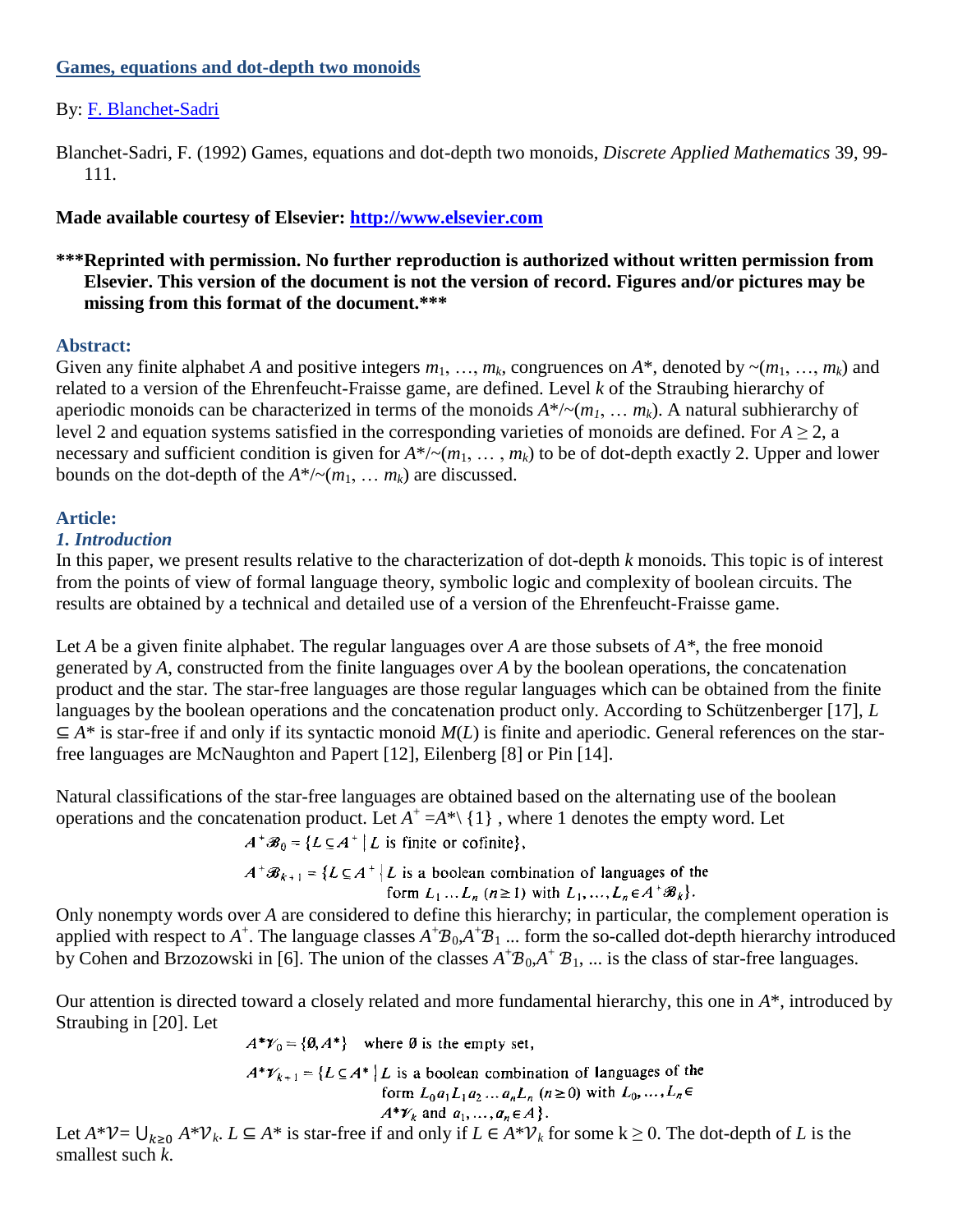For  $k \ge 1$ , let us define subhierarchies of  $A^*V$  as follows: for all  $m \ge 1$ , let  $A^* \mathcal{V}_{k,m} = \{ L \subseteq A^* | L$  is a boolean combination of languages of the form  $L_0 a_1 L_1 a_2 ... a_n L_n$  ( $0 \le n \le m$ ) with  $L_0, ..., L_n \in$  $A^*V_{k-1}$  and  $a_1, \ldots, a_n \in A$ .

We have  $A^* V_k = \bigcup_{m \ge 1} A^* V_{k,m}$ . Easily,  $A^* V_{k,m} \subseteq A^* V_{k+1,m}$ ,  $A^* V_{k,m} \subseteq A^* V_{k,m+1}$ . Similarly, subhierarchies of  $A^*$  $B_k$  can be defined. In  $A^+B_1$  several hierarchies and classes of languages have been studied; the most prominent examples are the β-hierarchy [5], also called depth-one finite cofinite hierarchy, and the class of locally testable languages.

 $W$  is a \*-variety of languages if

(1) for every finite alphabet *A*,  $A^*W$  denotes a class of recognizable (recognizable means recognizable by a finite automaton or regular) languages over *A* closed under boolean operations,

(2) if  $L \in A^* \mathcal{W}$  and  $a \in A$ , then  $a^{-1} L = \{w \in A^* \mid aw \in L\}$  and  $La^{-1} = \{w \in A^* \mid wa \in L\}$  are in  $A^* \mathcal{W}$ , and

(3) if  $L \in A^* \mathcal{W}$  and  $\varphi: B^* \to A^*$  is a morphism, then  $L\varphi^{-1} = \{ w \in B^* \mid w\varphi \in L \} \in B^* \mathcal{W}$ .

Eilenberg [8] has shown that there exists a one-to-one correspondence between \*-varieties of languages and some classes of finite monoids called *M*-varieties. *W* is an *M*-variety if

(1) it is a class of finite monoids closed under division, i.e., if  $M \in W$  and  $M' < M$  (< denotes the divide relationship between monoids), then  $M' \in W$ , and

(2) it is closed under finite direct product, i.e., if  $M, M' \in W$ , then  $M \times M' \in W$ .

To a given \*-variety of languages W corresponds the *M*-variety  $W = \{M(L) | L \in A^*W \text{ for some } A\}$  and to a given *M*-variety *W* corresponds the \*-variety of languages *W* where  $A^*W = \{L \subseteq A^* | \text{ there is } M \in W\}$ recognizing L. The Straubing hierarchy gives examples of \*-varieties of languages. One can show that  $V, V_k$ and  $V_{k,m}$  are \*-varieties of languages. Let the corresponding *M*-varieties be denoted by *V*,  $V_k$  and  $V_{k,m}$ respectively. *V* is the *M*-variety of aperiodic monoids. We have that for  $L \in A^*$ ,  $L \in A^*V$  if and only if  $M(L) \in$ V, for each  $k \ge 0$ ,  $L \in A^* \mathcal{V}_k$  if and only if  $M(L) \in V_k$ , and for  $k \ge 1$ ,  $m \ge 1$ ,  $L \in A^* \mathcal{V}_{k,m}$  if and only if  $M(L) \in V_{k,m}$ .

An outstanding open problem is whether one can decide if a star-free language has dot-depth k, i.e., can we effectively characterize the *M*-varieties  $V_k$ ? The variety  $V_0$  consists of the trivial monoid alone,  $V_1$  of all finite  $J$ trivial monoids [181. Straubing [21] conjectured an effective characterization, based on the syntactic monoid of the language, for the case  $k=2$ . His characterization, formulated in terms of a novel use of categories in semigroup theory recently developed by Tilson [24], is shown to be necessary in general, and sufficient for an alphabet of two letters.

In the framework of semigroup theory, Brzozowski and Knast [4] showed that the dot-depth hierarchy is infinite. Thomas [231 gave a new proof of this result, which shows also that the Straubing hierarchy is infinite, based on a logical characterization of the dot-depth hierarchy that he obtained in [221 (Perrin and Pin [131 gave one for the Straubing hierarchy) and the following version of the Ehrenfeucht-Fraisse game.

First, one regards a word  $w \in A^*$  of length  $|w|$  as a word model  $w = \langle \{1, ..., |w|\}, \langle^w(Q^w_a)_{a \in A} \rangle$  > where the universe  $\{1, ..., |w|\}$  represents the set of positions of letters in *w*,  $\langle w \rangle$  denotes the  $\langle$ -relation in *w*,  $Q_a^w$  are unary relations over  $\{1, ..., |w|\}$  containing the positions with letter *a*, for each  $a \in A$ . For a sequence  $\overline{m} = (m_1, ..., m_k)$ of positive integers, where  $k \ge 0$ , the game  $\mathcal{G}\bar{m}(u, v)$  is played between two players I and II on the word models *u* and *v*. A play of the game consists of *k* moves. In the *i*th move, player I chooses, in *u* or in *v*, a sequence of  $m_1$ positions; then player II chooses, in the remaining word, also a sequence of *m*<sup>1</sup> positions. After *k* moves, by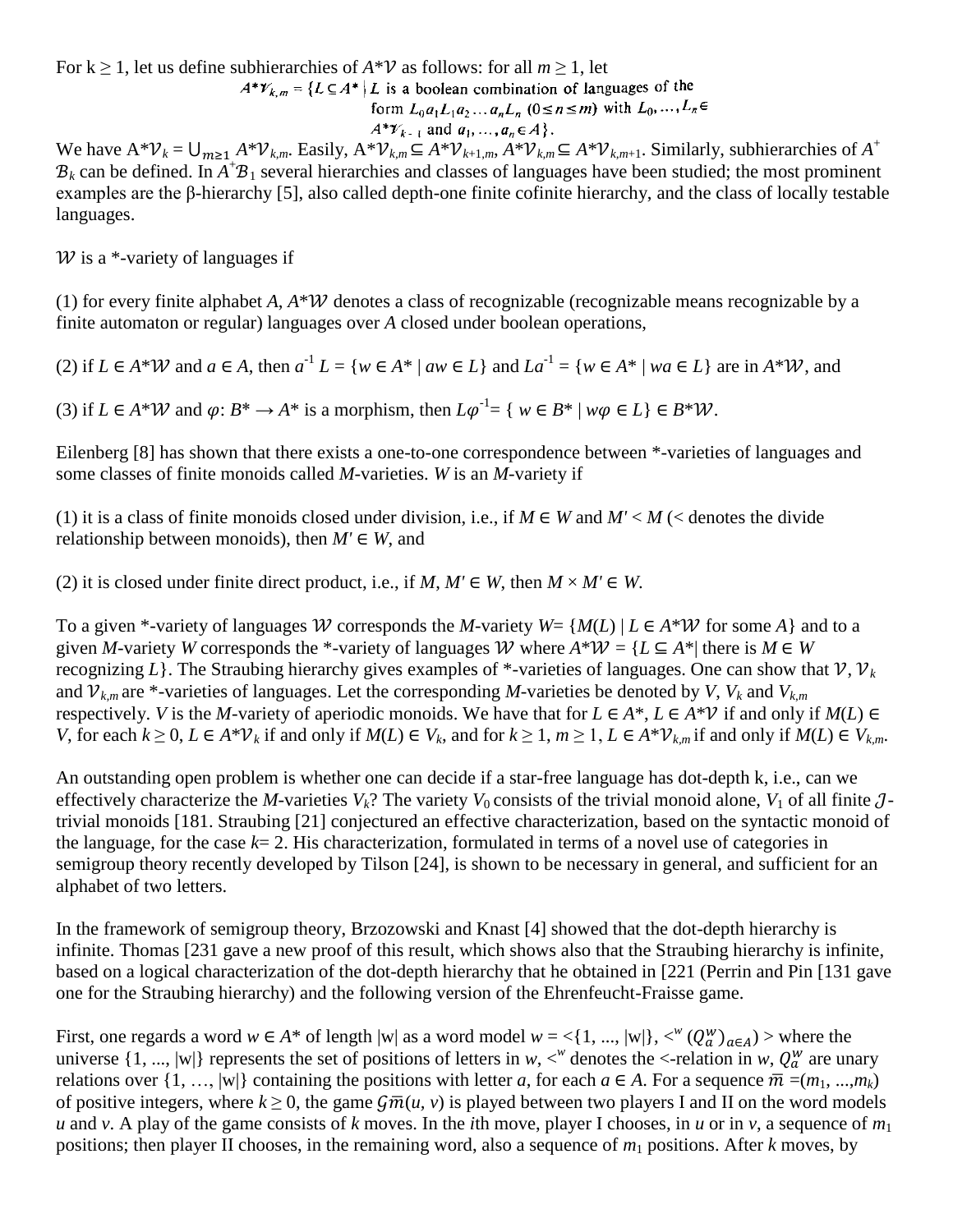concatenating the sequences chosen from *u* and *v*, two sequences  $p_1 \ldots p_n$  from *u* and  $q_1 \ldots q_n$  from *v* have been formed where  $n = m_1 + ... + m_k$ . Player II has won the play if  $p_i <^i p_j$  if and only if  $q_i <^i q_j$ , and  $Q_a^u p_i$  if and only if  $Q_{a}^{\nu}q_i$ ,  $a \in A$  for  $1 \leq i, j \leq n$ . If there is a winning strategy for player II in the game  $\overline{Gm(u, v)}$  to win each play we write  $u \sim \overline{m} v$ . - $\overline{m}$  naturally defines a congruence on  $A^*$  which we denote also by - $\overline{m}$ . The standard Ehrenfeucht-Fraisse game [7] is the special case  $G(1, \ldots, 1)(u, v)$ . Thomas [22,231 and Perrin and Pin [13] infer the following congruence characterization of the  $A^*V_k$  and the  $A^*V_{k,m}$ , i.e.,  $L \in A^*V_k$  if and only if *L* is a union of classes of some  $\sim (m_1,...,m_k)$  and  $L \in A^* \mathcal{V}_{k,m}$  if and only if *L* is a union of classes of some  $\sim (m, m_2, ..., m_k)$ . This implies the following congruence characterization of the  $V_k$  and the  $V_{k,m}$ , i.e.,  $V_k = \{A^{*}/\sim | \sim \supseteq \sim (m_1, ..., m_k) \}$  for some  $m_i$ ,  $i = 1,...,k$ , and  $V_{k,m} = \{A^*/ |\sim 2 \sim (m, m_2, ..., m_k) \text{ for some } m_i, i = 2, ..., k\}$ . In [2], it was shown that for fixed  $(m_1, ..., m_k)$ , it is decidable if a language is a union of some classes of  $\sim (m_1, ..., m_k)$ , or, equivalently, it is decidable if the syntactic monoid of a language divides  $A^*/(m_1,...,m_k)$ .

Let *u*,  $v \in A^*$ . A monoid *M* satisfies the equation  $u = v$  if and only if  $u\varphi = v\varphi$  for all morphisms :  $A^* \to M$ . One can show that the class of monoids *M* satisfying the equation  $u = v$  is an *M*-variety, denoted by  $W(u, v)$ . Let  $(u_n, v)$  $v_n$ <sub> $n>0$ </sub> be a sequence of pairs of words of *A*\*. Consider the following *M*-varieties:  $W' = \bigcap_{n>0} W(u_n, v_n)$  and  $W'' = \bigcap_{n>0} W(u_n, v_n)$  $U_{m>0}$   $\bigcap_{n\geq m} W(u_n, v_n)$ . We say that *W'* (*W''*) is defined (ultimately defined) by the equations  $u_n = v_n$  (*n*>0): this corresponds to the fact that a monoid *M* is in *W'* (*W''*) if and only if *M* satisfies the equations  $u_n = v_n$  for all  $n > 0$ (for all *n* sufficiently large). The equational approach to varieties is discussed in Eilenberg [8]. Eilenberg showed that every *M*-variety is ultimately defined by a sequence of equations. For example, the *M*-variety *V* of aperiodic monoids is ultimately defined by the equations  $x^n = x^{n+1}$  (*n*> 0). The *M*-variety  $V_1$  is ultimately defined by the equations  $(xy)^m = (yx)^m$  and  $x^m = x^{m+1}$   $(m>0)$ . This gives a decision procedure for  $V_1$ , i.e.,  $M \in V_1$  if and only if for all  $x, y \in M$ ,  $(xy)^m = (yx)^m$  and  $x^m = x^{m+1}$  with *m* the cardinality of *M*. One can show that every *M*variety generated by a single monoid is defined by a (finite or infinite) sequence of equations.  $V_{1,m}$  being generated by  $A^*$  /~(*m*), are the *M*-varieties  $V_{1,m}$  defined by a finite sequence of equations? An attempt to answer this open problem was made in [3]. There, systems of equations were defined which are satisfied in the *Vt,m* ([10,11] provide an equation system for level 1 of the dot-depth hierarchy). It was shown that those equation systems characterize completely  $V_{1,1}$ ,  $V_{1,2}$  and  $V_{1,3}$ . More precisely,  $V_{1,1}$  is defined by  $x = x^2$  and  $xy = yx$ ,  $V_{1,2}$  by  $xyzx = xyxzx$  and  $(xy)^2 = (yx)^2$ , and  $V_{1,3}$  by *xzyxvxwy* = *xzxyxvxwy*, *ywxvxyzx* = *ywxvxyxzx* and  $(xy)^3 = (yx)^3$ .

This paper is concerned with applications of the above mentioned congruence characterization of the  $V_k$  and the *Vk,m*. Other applications appear in [1-3]. [2] answers a conjecture of Pin [15] concerning tree hierarchies of monoids. The problem of finding equations satisfied in the  $V_{2,m}$  problem related to the effective characterization of the  $V_{2,m}$  and hence of  $V_2$ , is the subject of Section 3. More precisely, systems of equations are defined which are satisfied in the  $V_{2,m}$ . In Section 4, we are interested in the following question: for an alphabet of at least two letters, find a necessary and sufficient condition for  $A^*/(m_1,...,m_k)$  to be of dot-depth exactly *d*. Such a condition is given for  $d = 1$  and  $d = 2$ . It is also shown that for all sufficiently large  $m_i$ ,  $A^*/(m_1,...,m_k)$  is of dotdepth exactly k. The proofs rely on some properties of the congruences  $\sim \bar{m}$  stated in the next section. The reader is referred to the books by Pin [14] and Enderton [9] for all the algebraic and logical terms not defined in this paper.

#### **2. Some properties of the**  $\sim \bar{m}$

#### *2.1. An induction lemma*

The following lemma is a basic result (similar to one in [16] regarding  $\sim(1,...,I)$ ) which allows to resolve games with  $k + 1$  moves into games with k moves and thereby allows to perform induction arguments. In what follows,  $u[1, p)(u(p, |u|))$  denotes the segment of *u* to the left (right) of position *p* and  $u(p, q)$  the segment of *u* between positions *p* and *q*.

Lemma 2.1. Let 
$$
\overline{m} = (m_1, ..., m_k)
$$
.  $u \sim (m, m_1, ..., m_k)$   $\nu$  if and only if  
\n(1) for every  $p_1, ..., p_m \in u$  ( $p_1 \leq ... \leq p_m$ ) there are  $q_i, ..., qm \in v$  ( $q_1 \leq ... \leq q_m$ ) such that  
\n(i)  $Q_a^u p_i$  if and only if  $Q_a^v q_i$ ,  $a \in A$  for  $1 \leq i \leq m$ ,  
\n(ii)  $u[1, p_1) \sim \overline{m} v[1, q_1]$ ,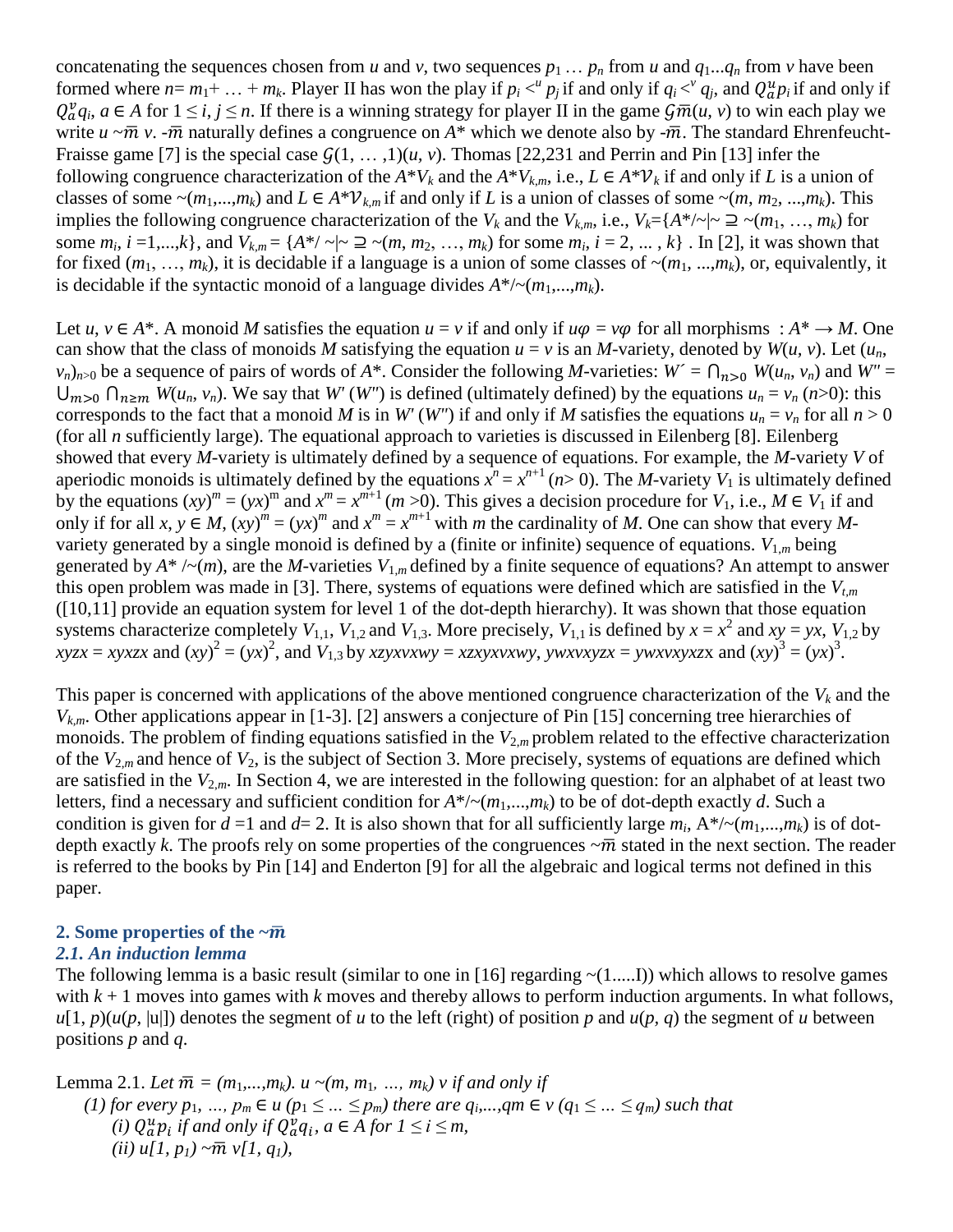$(iii) u(p_i, p_{i+1}) \sim \overline{m} v(q_i, q_{i+1})$  for  $1 \leq l \leq m-1$ , *(iv)*  $u(p_m, |u|) \sim \overline{m} v(q_m, |v|)$  and *(2) for every q<sub>1</sub>, …,*  $q_m \in v(q_1 \leq ... \leq q_m)$  *there are p1, …, pm*  $\in u$  *(p<sub>1</sub>*  $\leq ... \leq p_m$ *) such that <i>(i), (ii), (iii) and (iv) hold.*

#### *2.2. An inclusion lemma*

Define  $\mathcal{N}(m_1, ..., m_k) = (m_1+1) \dots (m_k+1) - 1$ . We can show that  $x^N \sim (m_1, ..., m_k) x^{N+1} (N = \mathcal{N}(m_1, ..., m_k))$  and that *N* is the smallest *n* such that  $x^n \sim (m_1, ..., m_k) x^{n+1}$  for  $|x| = 1$  (the proof is similar to the one of a property of  $\sim$ (1, ..., 1) in [23]). It follows that if u,  $v \in A^*$  and  $u \sim (m_1, \ldots, m_k)$  v, then  $|u|_a = |v|_a < \mathcal{N}(m_1, \ldots, m_k)$  or  $|u|_a, |v|_a \ge$  $\mathcal{N}(m_1, ..., m_k)$  (here  $|w|_a$  denotes the number of occurrences of the letter *a* in *w*). The following lemma follows easily from Lemma 2.1 and the above remarks.

Lemma 2.2.  $\sim (m_1, ..., m_k) \subseteq \sim (N(m_1, ..., m_k))$ , and  $\sim (m_1, ..., m_k) \nsubseteq \sim (N(m_1, ..., m_k) + 1)$ . If  $k \leq k'$  and  $\exists 0 = j_0 <$ ...  $\le j_{k-1} < j_k = k'$  such that  $m_i ≤ \mathcal{N}(m'_i, ..., m'_i)$  for  $1 ≤ i ≤ k$ , then  $\sim(m'_1, ..., m'_k) ⊆ \sim (m_1, ..., m_k)$ .

#### *2.3. Some combinatorial lemmas*

We will need the following combinatorial properties of the congruences  $\sim(m)$ .

Lemma 2.3 (Simon [181). Let  $m \ge 1$ . Let  $u, v \in A^*$ . If  $u \sim (m)v$ , then there exists  $w \in A^*$  such that u is a subword *of w, v is a subword of w and u ~(m)*  $w$  ~(m)  $v$  (a *word a<sub>1</sub>*  $\ldots$   $a_n$  (where  $a_1, \ldots, a_n$  are letters) is a subword of w if *there exist words*  $w_0$ , *…,*  $w_n$  *such that*  $w = w_0 a_1 w_1 a_2 ... a_n w_n$ *).* 

Lemma 2.4 (Simon [18]). *Let m ≥ 1. Let u,v* ∈  $A^*$ . *Then* 

*(1)*  $u \sim (m)uv$  if and only if there exist  $u_1,...,u_m \in A^*$  such that  $u = u_1...u_m$  and  $va \subseteq u_m a \subseteq ... \subseteq u_1 a$  (here wa *denotes the set of letters in w). (2)*  $u \sim (m)$  *vu* if and only if there exist  $u_1, ..., u_m \in A^*$  such that  $u = u_1, ..., u_m$  and  $va \subseteq u_1 a \subseteq ... \subseteq u_m a$ .

### **3. Equations and the**  $V_{2,m}$

Simon's effective characterization of  $V_1$  [18] depends on a detailed study of combinatorial properties of the congruences  $\sim$ (*m*) (like those in Lemmas 2.3 and 2.4). A monoid *M* in  $V_1$  satisfies  $(xy)^m - (yx)^m$  and  $x^m = x^{m+1}$  for some *m* since  $M < A^*/ \sim (m)$  for some *m* and  $(xy)^m \sim (m)(yx)^m$  and  $x^m \sim (m)x^{m+1}$ . It turns out that these two equations form a complete system of equations for *V*<sub>1</sub>. Subsection 3.1 studies some combinatorial properties of the congruences  $\sim$ (1, *m*) and gives equations satisfied in  $V_{2,1}$ .

### *3.1. Equations and V2,1*

In the following, we talk about positions spelling the first and last occurrences of every subword of length ≤*m* of a word *w*. We illustrate what we mean by this with the following example. Let  $A = \{a, b, c\}$  and

 $w = abccccaabbabbacccabababccaaaabbaa ...$ 

 $\uparrow \uparrow \uparrow \uparrow \uparrow \uparrow$  $\uparrow \uparrow \uparrow \uparrow \qquad \uparrow \uparrow \uparrow \uparrow \uparrow$ 

 $\overline{\rho}$ 

The six arrows on the left point to the positions which spell the first occurrences of every subword of length  $\leq 2$ in  $w(1,p)$  and the eight arrows on the right (before the one pointing to *p*) to the positions which spell the last occurrences of every subword of length  $\leq 2$  in *w*[1,*p*).

Lemma 3.1. Let  $m \ge 1$ . Let u,  $v \in A^+$  and let  $p_1, ..., p_s$  in u  $(p_1 < ... < p_s)(q_1, ..., q_s,$  in  $v (q_1 < ... < q_s))$  be the *positions which spell the first and last occurrences of every subword of length ≤m in u (v). u ~(1,m)v if and only if*

*(1) s=s´ (2)*  $Q_a^u p_i$  *if and only if*  $Q_a^v q_i$ *, a*  $\in$  *A for*  $1 \le i \le s$  *and* (3)  $u(p_i, p_{i+1}) \sim (1) v(q_i, q_{i+1})$  for  $1 \le i \le s - 1$ .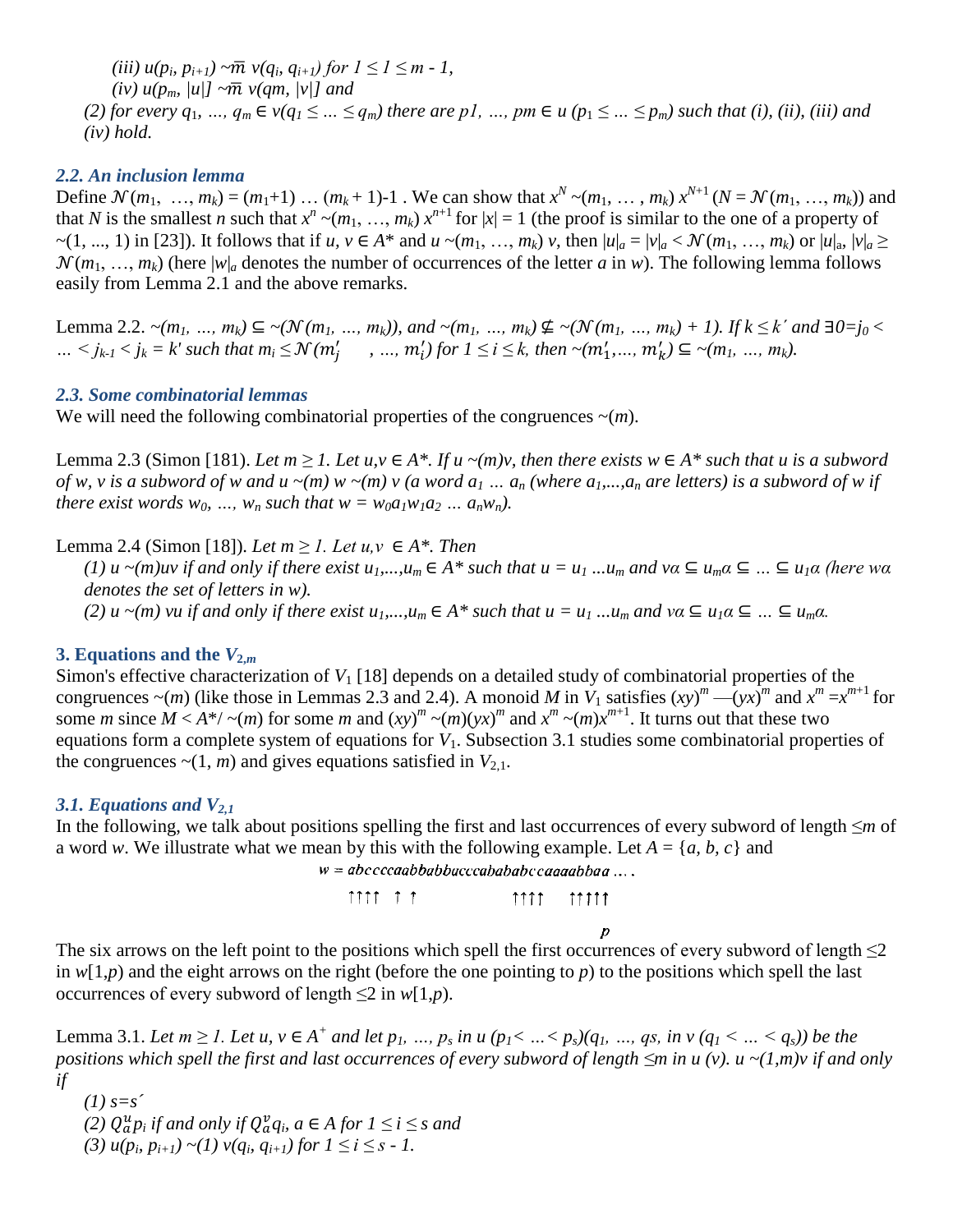Proof. Assume (1), (2) and (3) hold. A winning strategy for player II in the game  $G(1, m)(u, v)$  to win each play is described as follows. Let *p* be a position in *u* chosen by player I in the first move (the proof is similar when starting with a position in *v*). Assume  $Q_a^u p$ .

Case 1: *p* is among  $p_1$ , *…*,  $p_s$ , *i.e.*,  $p=p_i$  for some *i*,  $1 \le i \le s$ . Since (1) holds, we can consider  $q = q_i$ . (2) implies that  $Q_a^v q$ .

Case 2:  $p \in u(p_i, p_{i+1})$  for some i,  $1 \leq I \leq s$  - 1. From (3), there is  $q \in v(q_i, q_{i+1})$  such that  $Q_q^v q$ . In either case, (1), (2), (3) and the choice of *q* imply that  $u(p, |u| \sim (m) v(q, |v|)$  and  $u[1, p) \sim (m) v[1, q)$ .

Conversely, assume  $u \sim (1, m)$   $v$ . (1) and (2) obviously hold. Also,  $u(p_i, p_{i+1}) \sim (1) v(q_i, q_{i+1})$  for  $1 \le i \le s-1$ . To see this, let *p* be in  $u(p_i, p_{i+1})$  (the proof is similar when starting with *q* in  $v(q_i, q_{i+1})$ ). Consider the following play of the game  $G(1, m)(u, v)$ . Player I, in the first move, chooses p. Hence there exists q in v such that  $u(p, |u|)$  $\sim(m)$  v(q, |v|] and u[1, p)  $\sim(m)$  v[1, q). Assume that  $q \notin v(q_i, q_{i+1})$ . Hence  $q \in v[1, q_i]$  or  $q \in v[q_{i+1}, |v|]$ . From the choice of the  $p_i$  and the  $q_i$ , either  $u(p, |u|] \neq (m)$   $v(q, |v|]$  or  $u[1, p) \neq (m)$   $v[1, q)$ . Contradiction. The result follows.

Proposition 3.2. Let  $m \ge 1$ . Let  $u, v \in A^*$ . If  $u \sim (1, m)$  u, then there exists  $w \in A^*$  such that u is a subword of w, v *is a subword of w and u ~(1, m) w ~(1,m) v.* 

Proof. Let  $A = \{a_1, ..., a_r\}$ . If  $r = 1$ ,  $u = v$  or  $|u|, |v| \ge \mathcal{N}(1, m)$  by Section 2. For  $r > 1$ , let  $p_1, ..., p_s$   $(p_1 < \cdots < p_s)$  be the positions which spell the first and last occurrences of every subword of length ≤*m* in *u*. *s* is no more than 2*m*  $(r+1)^m$ . Assume  $Q_{a_i}^u p_i$ . Since  $u \sim (1,m)$  v, by Lemma 3.1, the positions  $q_1, ..., q_s (q_1 < \cdots < q_s)$  in *v* which spell the first and last occurrences of every subword of length  $\leq m$  in *v* are such that  $Q_{a_i}^v q_i$  for  $1 \leq i \leq s$  and  $u(p_i, p_{i+1})$  $\sim$ (1)  $v(q_i, q_{i+1})$  for  $1 \le i \le s-1$ . Hence by Lemma 2.3, since  $u(p_i, p_{i+1}) \sim$ (1)  $v(q_i, q_{i+1})$ , there exists  $w_i$  such that  $u(p_i, q_i)$  $p_{i+1}$ ) is a subword of  $w_i$ ,  $v(q_i, q_{i+1})$  is a subword of  $w_i$  and  $u(p_i, p_{i+1}) \sim (1) w_i \sim (1) v(q_i, q_{i+1})$ . Let  $w = a_{j_1} w_1 a_{j_2} w_2$ ...  $a_{i_{s-1}} w_{s-1} a_{i_s}$ , *u* is a subword of *w*, *v* is a subword of *w* and  $u \sim (1, m)$  *w*  $\sim (1, m)$  *v* by Lemma 3.1.

Now, let us define classes of equations as follows. For m≥ 1,  $\mathcal{C}_{(1,m)}^1$  is a class of equations consisting of

$$
u_1 ... u_m x y v_1 ... v_m = u_1 ... u_m y x v_1 ... v_m
$$

where the u and the v are of the form  $x^e y$ ,  $y^e x$ ,  $xy^e$  or  $yx^e$  for some  $e, 1 \le e \le \mathcal{N}(1, m)$ . The equation  $(xy)^m xy(xy)^m$  $=(xy)^m yx(xy)^m$  is an example.

 $\mathcal{C}_{(1,m)}^2$  consists of the equations

 $u_1 ... u_i x^{m-i} x x^{m-j} v_1 ... v_j = u_1 ... u_i x^{m-i} x^2 x^{m-j} v_1 ... v_j$ 

where the *u* and the *v* are as above and  $0 \le i, j \le m$ . The equation  $(xy)^m x (xy)^m = (xy)^m x^2 (xy)^m$  is an example.

Note that the equations in  $C_{(1,m)}^1$  are of the form  $w_1xyw_2 = w_1yxw_2$  and the ones in  $C_{(1,m)}^2$  of the form  $w_3xw_4 =$  $w_3x^2w_4$ . Recall from Section 1 that  $xy = yx$  and  $x = x^2$  are the defining equations for  $V_{1,1}$ .

Theorem 3.3. *Every monoid in*  $V_{2,1}$  *satisfies*  $C_{(1,m)}^1 \cup C_{(1,m)}^2$  *for all sufficiently large m.* 

Proof. It is easily seen, using Lemma 3.1, that monoids in  $V_{2,1}$  satisfy  $C_{(1,m)}^1 \cup C_{(1,m)}^2$  for some  $m \ge 1$ . This comes from the fact that if  $M \in V_{2,1}$ , then  $M < A^* / \sim (1, m)$  for some  $m \ge 1$ . Since  $A^* / \sim (1, m)$  satisfies  $C_{(1,m)}^1 \cup C_{(1,m)}^2$ , M satisfies  $C_{(1,m)}^1\cup C_{(1,m)}^2$ . Moreover, if *M* in  $V_{2,1}$  satisfies  $C_{(1,m)}^1\cup C_{(1,m)}^2$  for some  $m\geq 1$ , then it satisfies  $\mathcal{C}_{(1,n)}^1 \cup \mathcal{C}_{(1,n)}^2$  for all  $n \geq m$  since  $\sim(1,n) \subseteq \sim(1,m)$  for those *n*.

## 3.2. Equations and the  $V_{2,m}$  where  $m > 1$

This subsection generalizes the equation systems of the preceding subsection so that the generalized equations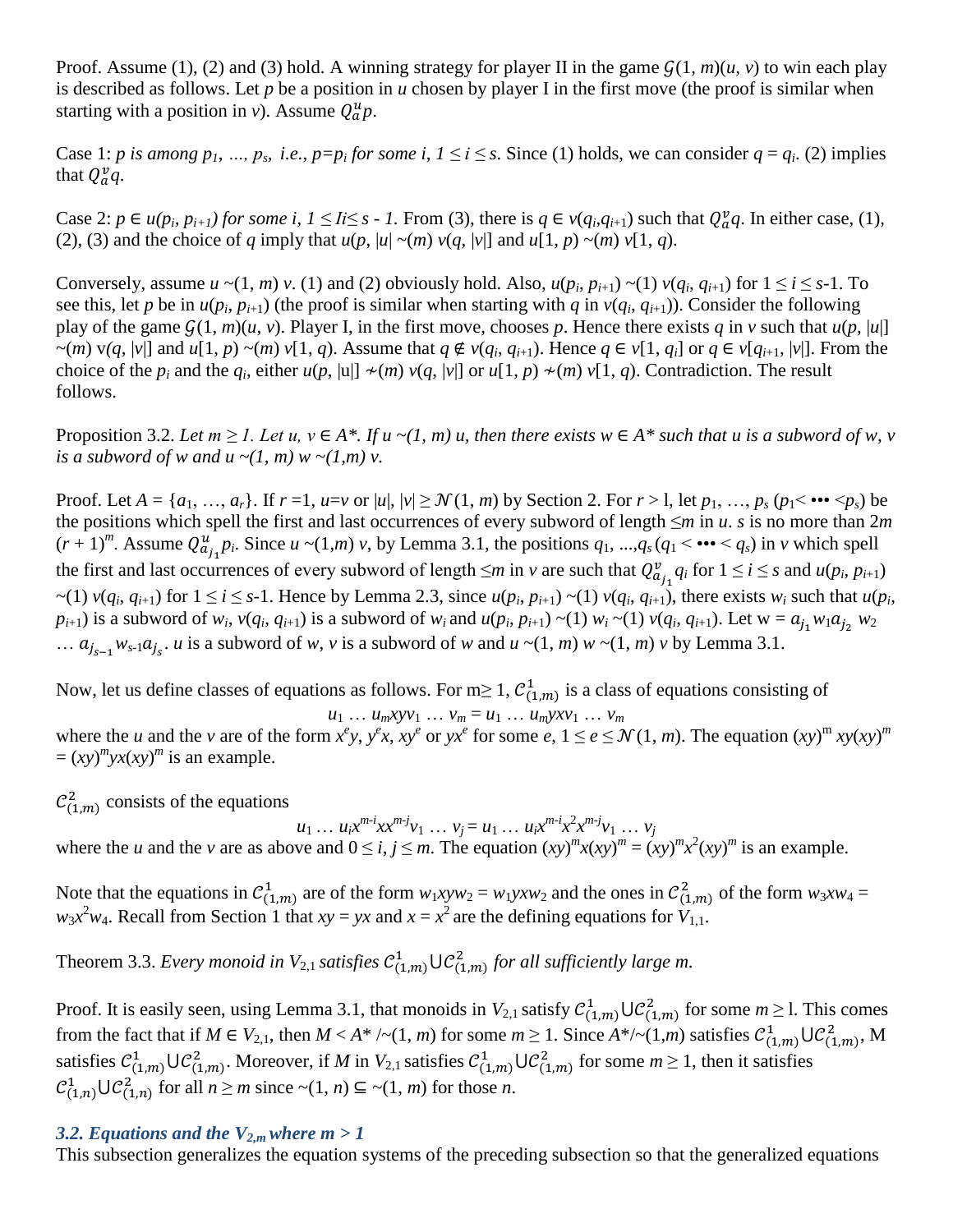are satisfied in the  $V_{2,m}$ .

Lemma 3.4. Let  $m_1>1$ ,  $m_2 \ge 1$ . Let  $u, v \in A^+$  and let  $p_1, ..., p_s$  in  $u (p_1 < \cdots < p_s)$   $q_1,..., q_{s'}$ , in  $v (q_1 < \cdots < q_{s'})$  be *the positions which spell the first and last occurrences of every subword of length*  $\leq m_2$  *in u (v). u ~(m<sub>1</sub>,m<sub>2</sub>)v if and only if*

\n- (1) 
$$
s=s'
$$
,
\n- (2)  $Q_a^u p_i$  if and only if  $Q_a^v q_i$ ,  $a \in A$  for  $1 \leq i \leq s$ ,
\n- (3)  $u(p_i p_{i+1}) \sim (m_1 - 2, m_2)v(q_i, q_{i+1})$  for  $1 \leq i \leq s - 1$ ,
\n- (4) for  $1 \leq i \leq s-1$  and for every  $p'_1, \ldots, p'_{m_1-1} \in u(p_i, p_{i+1})$  ( $p'_1 < \ldots < p'_{m_1-1}$ ), there exist  $q'_1, \ldots, q'_{m_1-1} \in v(q_i, q_{i+1})$  ( $q'_1 < \ldots < q'_{m_1-1}$ ) such that
\n- (1')  $Q_a^u p'_j$  if and only if  $Q_a^v q'_j$ ,  $a \in A$  for  $1 \leq j \leq m_1 - 1$ ,
\n- (2')  $u(p'_j, p'_{j+1}) \sim (m_2) v(q'_j, q'_{j+1})$  for  $1 \leq j \leq m_1 - 2$  and
\n- (3')  $u(p_i, p'_1) \sim (m_2) v(q_i, q'_1)$ .
\n

Also, there exist  $q'_1,...,q'_{m_1-1} \in v(q_i,q_{i+1})$  (which may be different from the positions which satisfy (1'), (2') and (3'))  $(q'_1 < ... < q'_{m_1-1})$  such that (1'), (2') and (3")  $u(p'_{m_1-1}, p_{i+1}) \sim (m_2) v(q'_{m_1-1}, q_{i+1})$  hold. Similarly, for every  $q'_1, ..., q'_{m_1-1} \in v(q_i, q_{i+1})$  ( $q'_1 < ... < q'_{m_1-1}$ ), there exist  $p'_1, ..., p'_{m_1-1} \in u(p_i, p_{i+1})$  ( $p'_1 < ... < p'_{m_1-1}$ ) such that *(1'), (2'), (3') hold (also (1'), (2'), (3") hold) and* (5) for  $1 \le i \le s-1$  and for every  $p'_1, ..., p'_{m_1} \in u(p_i, p_{i+1})$   $(p'_1 < ... < p'_{m_1})$ , there exist  $q'_1, ..., q'_{m_1} \in v(q_i, q'_i)$  $q_{i+1}$ )( $q'_{1} < ... < q'_{m_{1}}$ ) such that  $(1'')$   $Q_a^u p'_i$  *if and only if*  $Q_a^v q'_i$ *, a*  $\in$  *A for*  $1 \le j \le m_1$  *and*  $(2^{77}) u(p'_1, p'_{1+1}) \sim (m_2) v(q'_1, q'_{1+1})$  for  $1 \le j \le m_1 - 1$ .

Similarly, for every  $q'_1,..., q'_{m_1} \in v(q_i, q_{i+1})$   $(q'_1 < ... < q'_{m_1})$ , there exist  $p'_1, ..., p'_{m_1} \in u(p_i, p_{i+1})$  $(p'_1 < ... < p'_{m_1})$ *such that (1''') and (2''') hold.*

Proof. Assume (1), (2), (3), (4) and (5) hold. A winning strategy for player II in the game  $\mathcal{G}(m_1,m_2)(u, v)$  to win each play is described as follows. Let  $p'_1, ..., p'_m, (p'_1 \le \cdots \le p'_m)$  be positions in *u* chosen by player I in the first move (the proof is similar when starting with positions in *v*).

Case 1. If some of the  $p'_i$  are among  $p_1, ..., p_s$ , then for such a  $p'_i$ , there exists  $i_j$ ,  $1 \le i_j \le s$  such that  $p'_i = p_{i_i}$ . For such a  $p'_i$ , since (1) holds, we may consider  $q'_i = q_i$ . (2) implies that  $Q^u_a p'_i$  if and only if  $Q^v_a q'_i$ .

Case 2. If  $p'_i, p'_{i+1}, ..., p'_{i+l} \in u(p_i, p_{i+1})$  for some  $i, 1 \le i \le s-1, 1 \le j \le j+1 \le m_i$  and  $l \le m_1 - 3, p'_1, ..., p'_j$  $u[1, p_i]$  and  $p'_{i+l+1},..., p'_{m_i} \in u[p_{i+1}, |u|]$ , then from (3), there exist  $q'_i, q'_{i+1},..., q'_{i+1} \in v(q_i, q_{i+1})$   $(q'_i \leq q'_{i+1} \leq ...$  $\leq q'_{i+1}$ ) such that  $Q_{a}^{u}p'_{r}$  if and only if  $Q_{a}^{v}q'_{r}$  for  $j \leq r \leq j+1$ ,  $u(p'_{r}, p'_{r+1}) \sim (m_{2}) v(q'_{r}, q'_{r+1})$  for  $j \leq r \leq j+l-1$ ,  $u(p_i, p'_i) \sim (m_2) v(q_i, q'_i)$  and  $u(p'_{i+1}, p_{i+1}) \sim (m_2) v(q'_{i+1}, q_{i+1}).$ 

Case 3. If  $p'_i, p'_{i+1}, ..., p'_{i+m_1-2} \in u(p_i, p_{i+1})$  and  $p'_i < ... < p'_{i+m_1-2}$  for some  $i, 1 \le i \le s - 1$  ( $j = 1$  and  $p'_n$  $u[p_{i+1}, |u]$ ) (*j*= 2 and  $p'_1 \in u[1, p_i]$  is similar), then from (4), there exist  $q'_1, ..., q'_{m_1-1} \in v(q_i, q_{i+1})$  ( $q'_1 < ... <$  $q'_{m_1-1}$ ) such that (1'), (2') and (3") hold.

Case 4. If  $p'_1, ..., p'_{m_1} \in u(p_i, p_{i+1})$  and  $p'_1 < ... < p'_{m_1}$  for some *i*,  $1 \le i \le s$  - 1, then from (5), there exist  $q'_1, ...,$  $q'_{m_1} \in v(q_i, q_{i+1})$  ( $q'_1 < ... < q'_{m_1}$ ) such that (1''') and (2''') hold.

From the choice of the  $p_i$ ,  $q_i$  and  $q'_1$ , ...,  $q'_{m_1}$ ,  $q'_1$ , ...,  $q'_{m_1} \in v$  are such that  $q'_1 \leq ... \leq q'_{m_1}$ ,  $Q^u_a p'_i$  if and only if  $Q_{\alpha}^{\nu}q'_{j}$ ,  $a \in A$  for  $1 \leq j \leq m_1$ ,  $u[1, p'_1) \sim (m_2) \nu[1, q'_1)$ ,  $u(p'_j, p'_{j+1}) \sim (m_2) \nu(q'_j, q'_{j+1})$  for  $1 \leq j \leq m_1$ -1 and  $u(p'_{m_1}, |u|)$  $\sim$ (*m*<sub>2</sub>) *v*( $q'_{m_1}$ , |*v*|]. By Lemma 2.1, *u*  $\sim$ (*m*<sub>1</sub>, *m*<sub>2</sub>) *v*.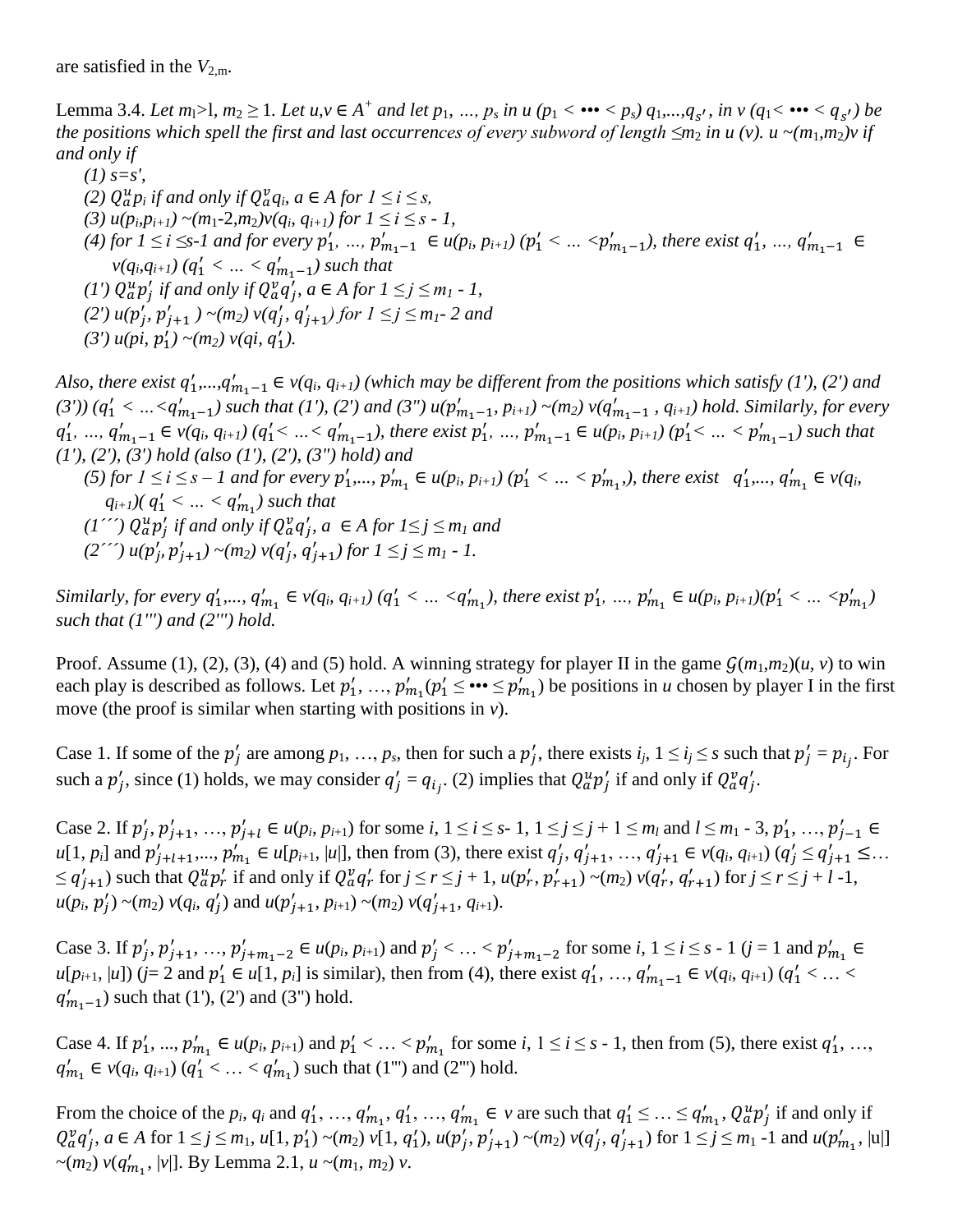Conversely, assume  $u \sim (m_1, m_2) v$ . (1) and (2) obviously hold. (3) holds. To see this, let  $p'_1, ..., p'_{m_1-2}$  ( $p'_1 \leq ...$  $\leq p'_{m_1-2}$ ) in  $u(p_i, p_{i+1})$  (the proof is similar when starting with  $q'_1, \ldots, q'_{m_1-2}$  in  $v(q_i, q_{i+1})$ ). Consider the following play of the game  $\mathcal{G}(m_1, m_2)(u, v)$ . Player I, in the first move, chooses  $p_i, p'_1, ..., p'_{m_1-2}, p_{i+1}$ . Hence there exist  $q'_1, ..., q'_{m_1-2}$   $(q'_1 \leq ... \leq q'_{m_1-2})$  in  $v(q_i, q_{i+1})$  such that  $u(p_i, p'_1) \sim (m_2) v(q_i, q'_1)$ ,  $u(p'_i, q'_{i+1}) \sim (m_2)$  $v(q'_i, q'_{i+1})$  for  $1 \leq j \leq m_1$  - 3 and  $u(p'_{m_1-2}, p_{i+1}) \sim (m_2) v(q'_{m_1-2}, q_{i+1})$  (note that from the choice of the  $p_i$  and the  $q_i, q'_1, ..., q'_{m_1-2}$  must be in  $v(q_i, q_{i+1})$  (4) and (5) similarly follow.

We are now interested in the *M*-varieties  $V_{2,m_1}$  for  $m_1 > 1$ . For  $m_2 \ge 1$ ,  $C_{(m_1,m_2)}^1$  is a class of equations consisting of

$$
u_1 \dots u_{m_2}(xy)^{m_1 + (m_1 - 1)m_2}(xy)(yx)^{m_1 + (m_1 - 1)m_2}v_1 \dots v_{m_2}
$$
  
=  $u_1 \dots u_{m_2}(xy)^{m_1 + (m_1 - 1)m_2}(yx)(yx)^{m_1 + (m_1 - 1)m_2}v_1 \dots v_{m_2}$ 

where the *u* and the *v* are of the form  $x^e y$ ,  $y^e x$ ,  $xy^e$  or  $yx^e$  for some *e*,  $1 \le e \le \mathcal{N}(m_1, m_2)$ . The equation  $(xy)^{m_2}(xy)^{m_1+(m_1-1)m_2}(xy)(yx)^{m_1+(m_1-1)m_2}(xy)^{m_1}$ 

 $=(xy)^{m_2}(xy)^{m_1+(m_1-1)m_2}(yx)(yx)^{m_1+(m_1-1)m_2}(xy)^{m_2}$ 

is an example.

 $\mathcal{C}_{m_1,m_2}^2$  consists of the equations

 $u_1 ... u_i x^{m_2 - i} x^{m_1 + (m_1 - 1)m_2} x^{m_2 - j} v_1 ... v_j$  $=$   $u_1$  *...*  $u_i \chi^{m_2 - i} \chi^{m_1 + (m_1 - 1)m_2 + 1} \chi^{m_2 - j} v_1$  *...*  $v_j$ 

where the *u* and the *v* are as above and  $0 \le i, j \le m_2$ . The equation

 $(xy)^{m_2}x^{m_1+(m_1-1)m_2}(xy)^{m_2} = (xy)^{m_2}x^{m_1+(m_1-1)m_2+1}(xy)^{m_2}$ 

is an example.

Theorem 3.5. Let  $m_1 \geq 1$ . Every monoid in  $V_{2,m_1}$  satisfies  $\mathcal{C}^1_{(m_1,m_2)} \cup \mathcal{C}^2_{(m_1,m_2)}$  for all sufficiently large  $m_2$ .

Proof. Similar to Lemma 3.3 using the preceding lemma. The power  $m_1 + (m_1-1)m_2$  in  $\mathcal{C}_{(m_1,m_2)}^2$  comes from condition (5) in Lemma 3.4.

### **4. On the dot-depth of the**  $A^* / \sim (m_1, ..., m_k)$

Let *A* contain at least two letters. Let  $k \ge 1$ . Let  $m_1, \ldots, m_k$  be positive integers. We are interested in the problem of finding necessary and sufficient conditions for  $A^* / \sim (m_1, ..., m_k)$  to be of dot-depth exactly *d*. This section gives conditions on  $m_1, ..., m_k$  for  $d=1$  and  $d=2$ . Also, we show that for  $k \ge 3$ , and  $m_i \ge 2$  for  $2 \le i \le k - 1$ ,  $A^*/$  $\sim(m_1,...,m_k)$  is of dot-depth exactly *k*. Other results about upper bounds and lower bounds are also discussed.

Theorem 4.1. Let  $k \geq 1$ . Let  $m_1, ..., m_k$  be positive integers.  $A^*/(m_1, ..., m_k)$  is of dot-depth exactly 1 if and only *if k =*1*.*

Proof. We show that for  $m_1, m_2 \ge 1$ , there is no  $m > 0$  such that  $A^*/ \sim (m_1, m_2)$  satisfies the equation  $u_m = (xy)^m =$  $(yx)^m = v_m$ , where *x* and *y* are arbitrary distinct letters. We illustrate a winning strategy for player I. (I, *i*) ((II, *i*)) denotes a position chosen by player I (II) in the *i*th move,  $I = 1,2$ . Let  $N \ge \mathcal{N}(m_1, m_2)$ .

$$
u_N = \dots (xy)(xy)
$$
  
(II,1) $\uparrow \uparrow (I,2)$   

$$
v_N = \dots (yx)(yx)
$$
  

$$
\uparrow (I,1)
$$

Player I, in the first move, chooses the last *x* in  $v_N$ . Player II, in the first move, has to choose the last *x* in  $u_N$  (if not, player I in the second move could win by choosing the last  $x$  in  $u_N$ ). Player I, in the second move, chooses the last *y* in  $u_N$ . Player II, in the second move, cannot choose a *y* in  $v_N$  to the right of the previously chosen position in  $v_N$ . Hence II loses.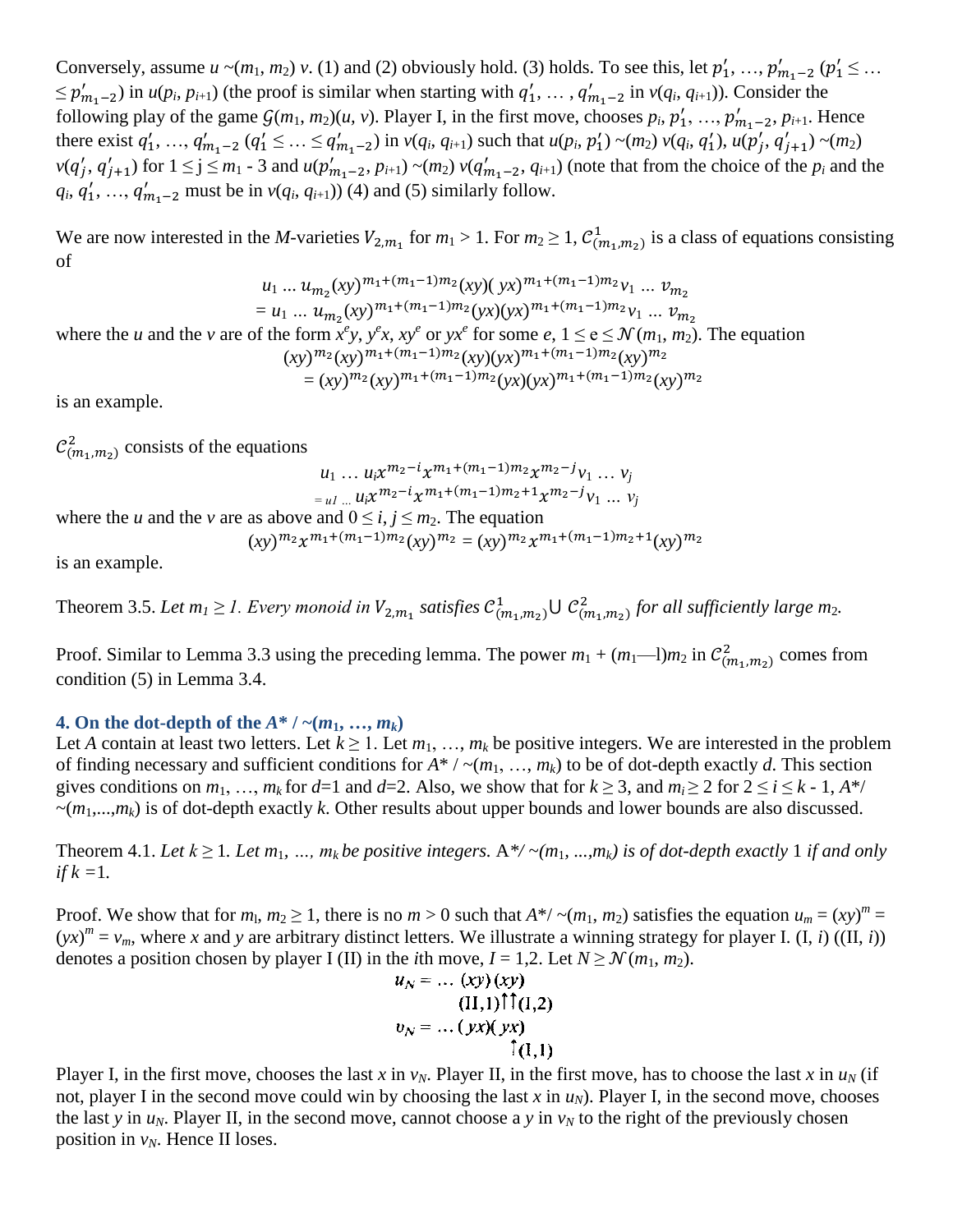Theorem 4.2. Let  $k \ge 3$ . Let  $m_i$ ,  $1 \le i \le k$  be positive integers and  $m_i \ge 2$  for  $2 \le i \le k-1$ . Then  $A^*/\sim(m_1,...,m_k)$  is *of dot-depth exactly k.*

Proof. Let  $m>0$ . Consider  $u_m = (x^{(k-1)}y^{(k-1)})^m$ ,  $v_m = (y^{(k-1)}x^{(k-1)})^m$  (here,  $x^{(1)} = x$ ,  $y^{(1)} = y$  and  $x^{(r+1)} = y$  $(x^{(r)}y^{(r)})^m x^{(r)}(x^{(r)}y^{(r)})^m$ ,  $y^{(r+1)} = (x^{(r)}y^{(r)})^m y^{(r)}(x^{(r)}y^{(r)})^m$ . A result of Straubing [191 implies that monoids in  $V_{k-1}$  satisfy  $u_m = v_m$  for all sufficiently large *m*. However, for every  $N \ge \mathcal{N}(1,2, ..., 2, 1)$  where  $(1,2, ..., 2, 1)$  is a *k*- tuple,  $u_N$  $\mathcal{L}(1,2,\dots,2,1)$  *v<sub>N</sub>*. A winning strategy for player I in the game  $\mathcal{G}(1, 2, \dots,2,1)(u_N, v_N)$  is as follows. (I, *i*) ((II, *i*)) denotes a position chosen by player I (II) in the *i*th move,  $i = 1, ..., k$ . Let  $N \geq \mathcal{N}(m_1, ..., m_k)$ . Using  $x^N \sim (m_1, ..., m_k)$  $m_k$ )  $x^{N+1}$  (Section 2), one sees that

$$
u_N \sim (m_1, ..., m_k) ... (x^{(k-2)}y^{(k-2)})^N x
$$
  
\n
$$
(II,1)
$$
  
\n
$$
(x^{(k-3)}y^{(k-3)})^N x (x^{(k-3)}y^{(k-3)})^N y (x^{(k-3)}y^{(k-3)})^N y (x^{(k-2)}y^{(k-2)})^{N-2}
$$
  
\n
$$
(x^{(k-3)}y^{k-3})^N x (x^{(k-3)}y^{(k-3)})^N y (x^{(k-3)}y^{(k-3)})^N y (x^{(k-2)}y^{(k-2)})^N
$$
  
\n
$$
(I,2)
$$

Similarly,

$$
v_N - (m_1, ..., m_k) ... (x^{(k-2)}y^{(k-2)})^N x
$$
  
\n(1,1)  
\n
$$
(x^{(k-3)}y^{(k-3)})^N x (x^{(k-3)}y^{(k-3)})^N y (x^{(k-3)}y^{(k-3)})^N
$$
  
\n
$$
(x^{(k-2)}y^{(k-2)})^{M_1-1} (x^{(k-3)}y^{(k-3)})^N x (x^{(k-3)}y^{(k-3)})^N
$$
  
\n
$$
y (x^{(k-3)}y^{(k-3)})^N x (x^{(k-3)}y^{(k-3)})^N y (x^{(k-3)}y^{(k-3)})^N (x^{(k-2)}y^{(k-2)})^{M_2}
$$
  
\n(II,2)

where  $M_1 + M_2 = N$ — 2. Player I, in the first move, chooses the middle *x* of the last  $x^{(k-2)}$  followed immediately by an  $x^{(k-2)}$  in  $v_N$ . Player II, in the first move, has to choose the middle *x* of the last  $x^{(k-2)}$  followed immediately by an  $x^{(k-2)}$  in  $u_N$  (if not, player I in the next *k*-1 moves could win by choosing in the second move the middle *x* of the last two consecutive  $x^{(k-2)}$  in  $u_N$ ). Player I, in the second move, chooses the middle *y* of the last two consecutive  $y^{(k-2)}$  in  $u_N$ . Player II, in the second move, cannot choose the middle *y* of the last two consecutive  $y^{(k-1)}$ <sup>2)</sup> in  $v_N$  to the right of the previously chosen position. Hence he is forced to choose two  $y^{(k-2)}$  by an  $x^{(k-2)}$ . Player I, in the third move, chooses the middle *x* of the last two consecutive  $x^{(k-3)}$  in  $v_N$  between the positions chosen in the preceding move by II. Player II, in the third move, cannot chose the middle *x* of the last two consecutive  $x^{(k-3)}$  in  $u_N$  between the previously choosen position by I. Hence he is forced to choose two  $x^{(k-3)}$  separated by an  $y^{(k-3)}$  and so on. Player I, in the  $(k-1)$ th move, chooses the last two consecutive *x* (or *y*) in *v<sub>N</sub>* (or *u<sub>N</sub>*) between the chosen positions in the preceding move by II. Player II, in the  $(k-1)$ th move, is forced to choose two *x* (or *y*) in  $u_N$  (or  $v_N$ ) separated by a *y* (or an *x*). Player I, in the last move, selects that *y* (or *x*). Player II loses since he cannot choose a *y* (or *x*) between the two consecutive *x* chosen in the  $(k-1)$ th move by I. The result follows.

Note that the infinity of the Straubing hierarchy for an alphabet of at least two letters follows from the preceding theorem.

Theorem 4.3. Let  $k \geq 2$  and d be the dot-depth of  $A^*/\sim(m_1, ..., m_{2k-2})$ . Then  $k \leq d \leq 2k-2$ .

Proof. For  $k \geq 3$ , the upper bound follows from the congruence characterization of  $V_{2k-2}$ . Now, by Lemma 2.2,

$$
\sim (1, \underbrace{1, \dots, 1}_{2k-4}, 1) \subseteq (1, \underbrace{2, \dots, 2}_{k-2}, 1).
$$

If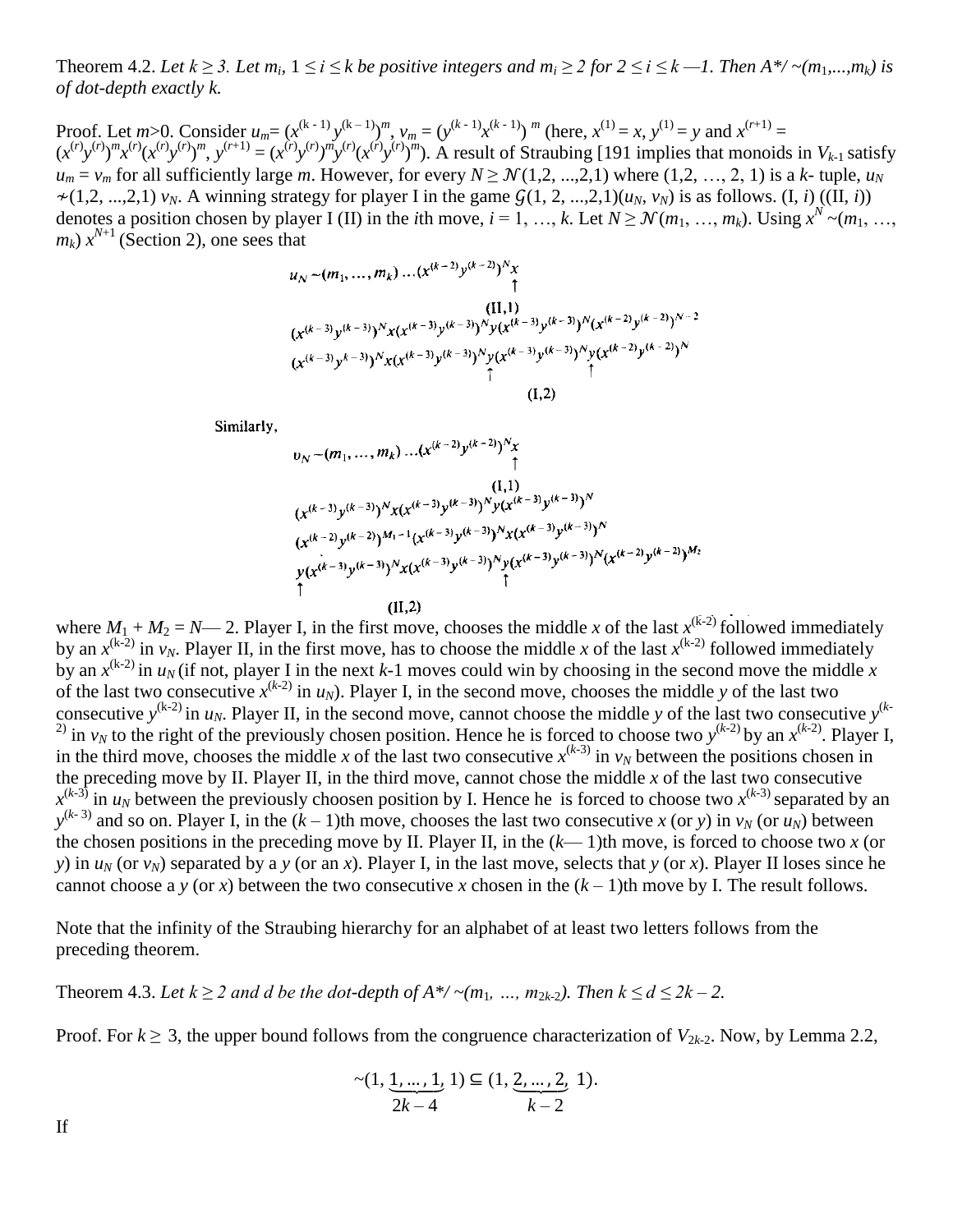$$
A^*/\sim(1,\ldots,1)
$$
  
2k-2

is of dot-depth  $\lt k$ , then

$$
A^*/\sim(1,2,\ldots,2,1)
$$

is also of dot-depth  $\lt k$  since

$$
A^*/\sim(1, 2, ..., 2, 1) < A^*/\sim(1, ..., 1).
$$
  
\n
$$
A^*/\sim(1, ..., 1).
$$
  
\n
$$
k-2
$$
  
\n
$$
2k-2
$$

But by Theorem 4.3,

$$
A^*/\sim(1,2,\ldots,2,1)
$$

is of dot-depth *k*. For  $k = 2$ , the result follows from Theorem 4.1.

Theorem 4.4. Let  $k \ge 1$ . Let  $m_1, ..., m_k$  be positive integers.  $A^*/(m_1,...,m_k)$  is of dot-depth exactly 2 if and only *if*

(1) 
$$
k = 2
$$
 or  
(2)  $k = 3$  and  $m_2=1$ .

Proof. A result of [1] states that  $A^*/ \sim (m_1, m_2, m_3)$  is of dot-depth exactly 2 if and only if  $m_2 = 1$ . The theorem follows from that result, Theorems 4.1 and 4.3 and the fact that  $u_N = (x^{(2)}y^{(2)})^N$ ,  $v_N = (y^{(2)}x^{(2)})^N$  for  $N \ge N(1, 2, 1)$ in Theorem 4.2 are such that  $u_N = (1,2, 1)v_N$  and hence  $u_N \neq (1,1, 1, 1)v_N$  by Lemma 2.2.

Other upper and lower bounds results follow for monoids like  $A^*/(1, 1,1,2,1)$ . Since  $\sim(1,1,1,2, 1) \subseteq \sim(1,3,2, 1)$ by Lemma 2.2, and  $A^*/(1,3,2,1)$  is of dot-depth exactly 4 by Theorem 4.2,  $A^*/(1, 1, 1, 2, 1)$  is of dot-depth  $\geq$ 4 and ≤ 5. Similarly, for *A*\*/ ~(1,2, 1, 1, 1),

#### **References**

[1] F. Blanchet-Sadri, On dot-depth two, RAIRO Inform. Theor. Appl. 24 (1990) 521-530.

[2] F. Blanchet-Sadri, Some logical characterizations of the dot-depth hierarchy and applications, Tech. Rept.

88-03, Department of Mathematics and Statistics, McGill University, Montreal, Que. (1988) 1-44.

[3] F. Blanchet-Sadri, Games, equations and the dot-depth hierarchy, Comput. Math. Appl. 18 (1989) 809-822.

[4] L.A. Brzozowski and R. Knast, The dot-depth hierarchy of star-free languages is infinite, J. Comput. System Sci. 16 (1978) 37-55.

[5] L.A. Brzozowski and 1. Simon, Characterizations of locally testable events, Discrete Math. 4 (1973) 243- 271.

[6] R.S. Cohen and J.A. Brzozowski, Dot-depth of star-free events, J. Comput. System Sci. 5 (1971) 1-16.

[7] A. Ehrenfeucht, An application of games to the completeness problem for formalized theories, Fund. Math. 49 (1961) 129-141.

[8] S. Eilenberg, Automata, Languages and Machines Vol. B (Academic Press, New York, 1976).

[9] H.B. Enderton, A Mathematical Introduction to Logic (Academic Press, New York, 1972).

[10] R. Knast, A semigroup characterization of dot-depth one languages, RAIRO Inform. Theor. 17 (1983) 321- 330.

[1 1] R. Knast, Some theorems on graph congruences, RAIRO Inform. Theor. 17 (1983) 331-342.

- [12] R. McNaughton and S. Papert, Counter-Free Automata (MIT Press, Cambridge, MA, 1971).
- [13] D. Perrin and J.E. Pin, First order logic and star-free sets, J. Comput. System Sci. 32 (1986) 393-406.
- [14] T.E. Pin, Varietes de Languages Formels (Masson, Paris, 1984).